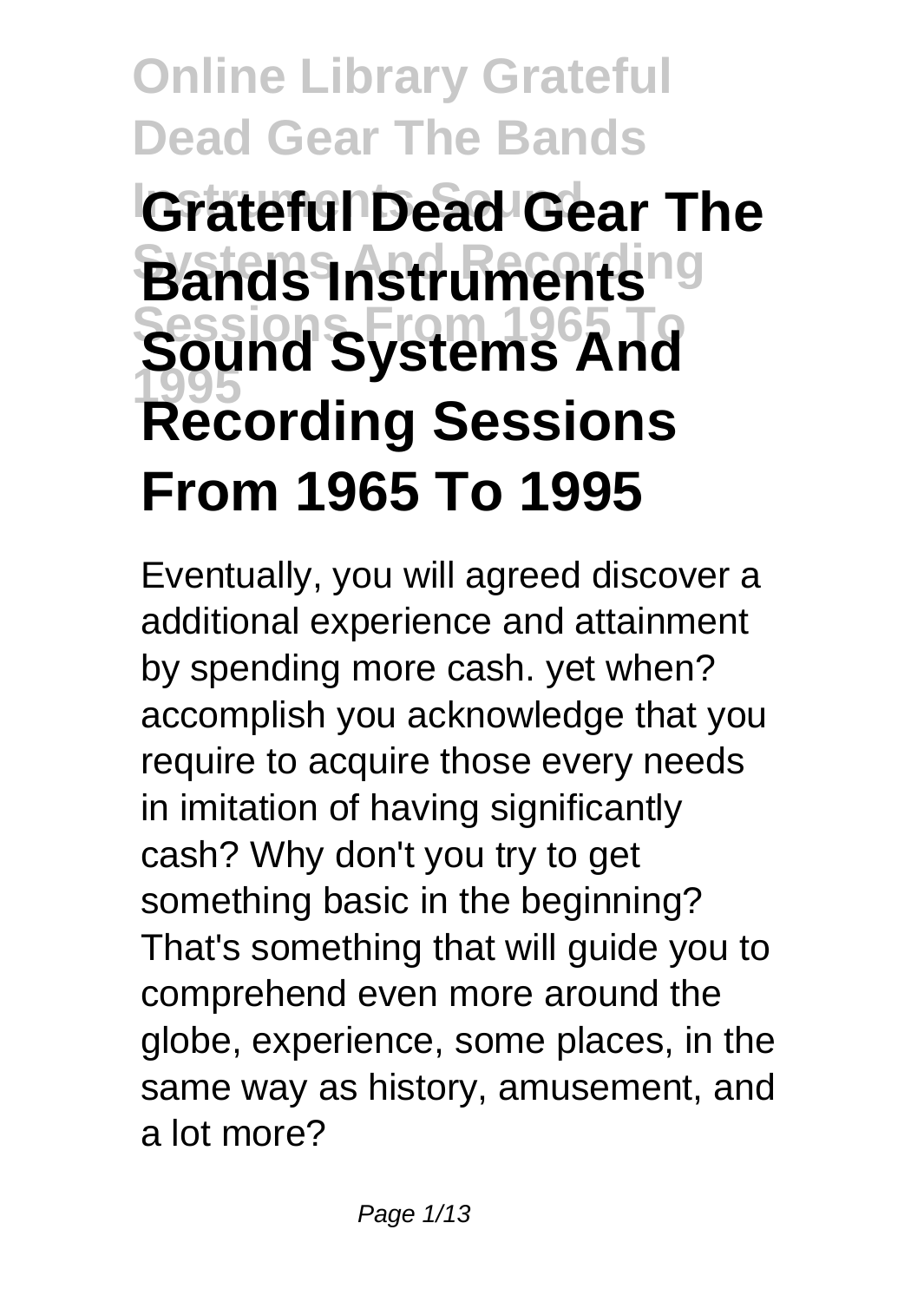It is your enormously own time to play reviewing habit. in the midst of guides **Sessions From 1965 To gear the bands instruments sound 1995 systems and recording sessions** you could enjoy now is **grateful dead from 1965 to 1995** below.

**Jam Bands - Southern VS Deadheads** Bringing Cannabis on Tour with the Grateful Dead was No Small Feat 5 Hour Grateful Dead \"Jam Only\" Compilation 1971-1983 Grateful Dead - Uncle Johns Band - Alpine Valley 1989 Grateful Dead - Reuben And Cherise (Buckeye Lake 6/9/91) (Official Live Video) Jerry Garcia Band - July 29 \u0026 30, 1977 - Theatre 1839 - San Francisco, CA Grateful Dead - Standing On The Moon (Philadelphia, PA 7/7/89) (Official Live Video) Grateful Dead perform together for last time Grateful Page 2/13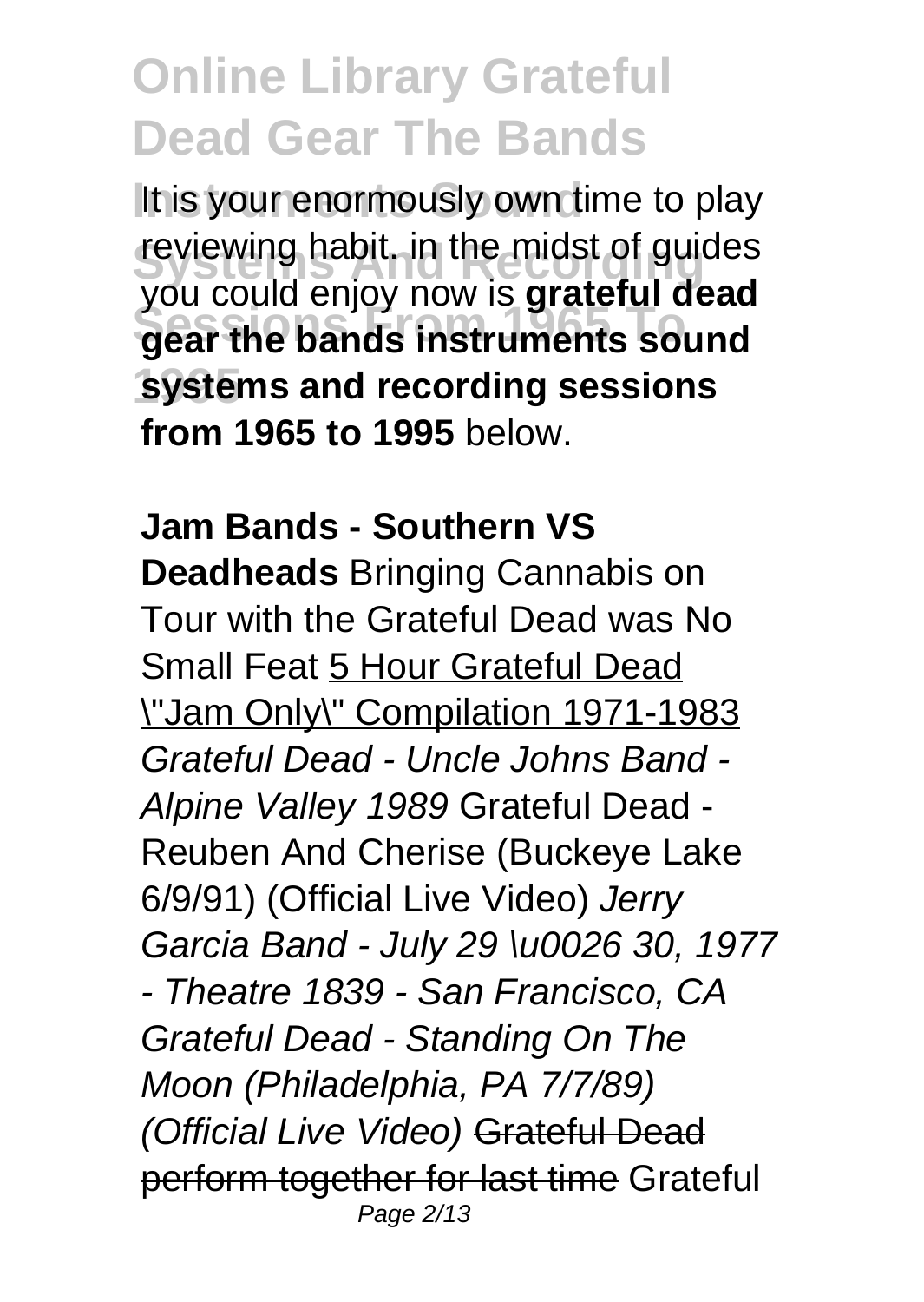Dead : Uncle John's Band<sup>1</sup> @ Radio **Sity 10-31-80 nd Recording Sessions From 1965 To** Dead Riffs Grateful Dead 10/27/1973 Grateful Dead - Samson and Delilah City 10-31-80 The AndBlack Band plays 23 Grateful (Winterland 12/31/78) (Official Live Video) Grateful Dead, absolutely rippin' \"Sugar Magnolia~Scarlet~Fire\" 3/27/88 Hampton, VA Garcia \u0026 Weir on Letterman 4-13-1982, New York, NY (LoloYodel) Grateful Dead - Touch Of Grey (Official Music Video) Jerry Garcia \u0026 Bob Weir - Interview - 10/29/1980 - Good Morning America (Official) DEADHEADS, a short and entertaining film about the fans of the Grateful Dead **Grateful Dead - Live at Foxboro 7/2/89 [Full Concert]** Grateful Dead - So Many Roads - 7/9/95 Grateful Dead - Whiskey In The Jar Grateful Dead Accept Rock \u0026 Roll Hall of Fame Page 3/13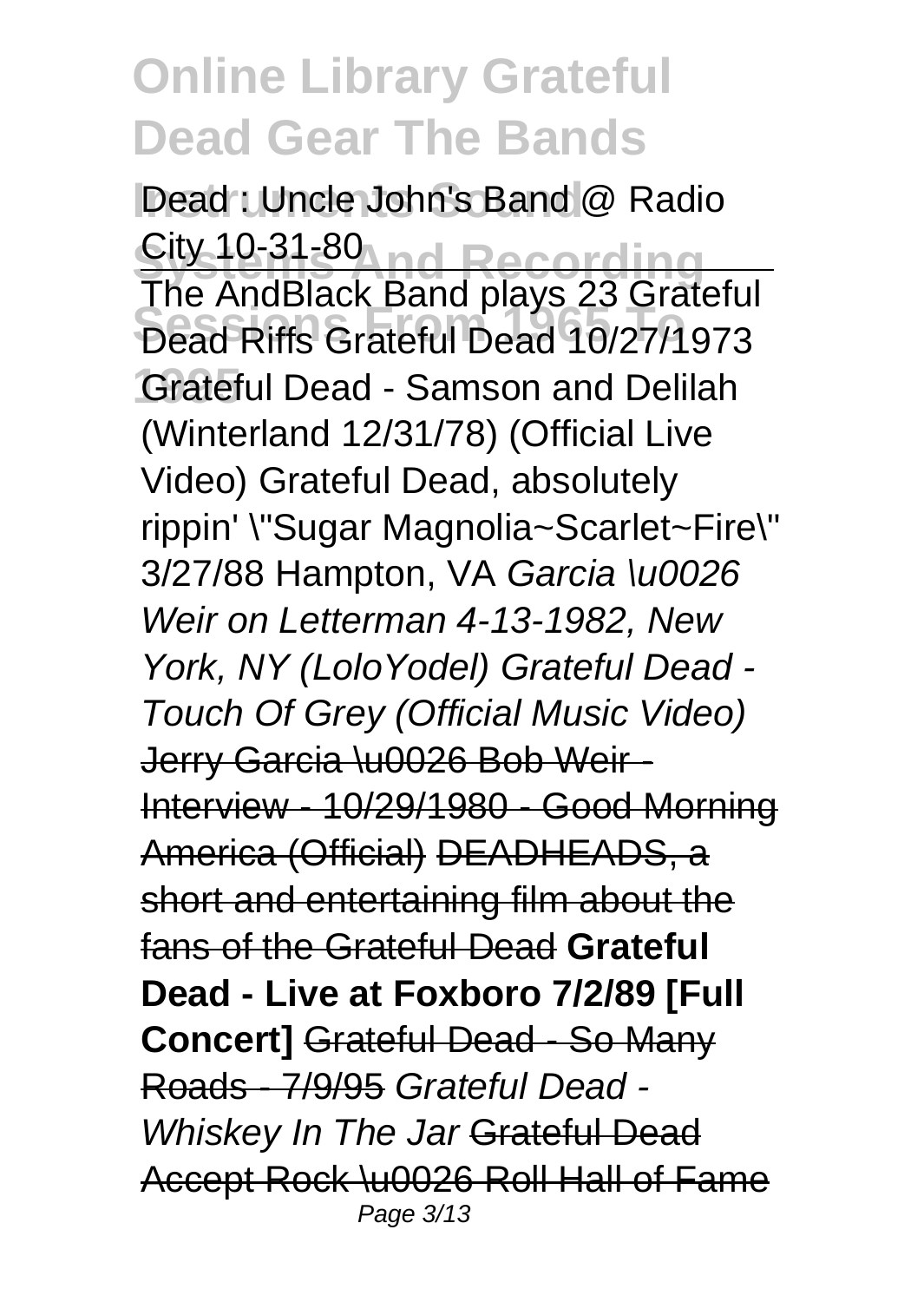Award at 1994 Inductions Scarlet **Begonias~Fire On The Mountain -**<br>Begonias~Seldies Field, Chicago Uni **Sessions From 1965 To** John's Band - Grateful Dead Guitar **1995** Lesson - Rhythm Study Grateful Dead 7/3/15 - Soldier Field, Chicago Uncle \"Uncle Johns Band\" Intro - Lead Guitar Lesson **The History of the Grateful Dead** What Die-Hard Fans Don't Even Know About The Grateful Dead Uncle John's Band (2020 Remaster) Grateful Dead - Ask the band 1 - 12.31.87 - Oakland CA Grateful Dead's Orig. 1960s Band TRUCK @ Auction now!!! The Grateful Dead Book ClubGrateful Dead Gear The Bands

Buy Grateful Dead Gear - The Band's Instruments, Sound Systems, and Recording Sessions, From 1965 to 1995 (Softcover) by Jackson, Blair (2006) Paperback by (ISBN: ) from Amazon's Book Store. Everyday low Page 4/13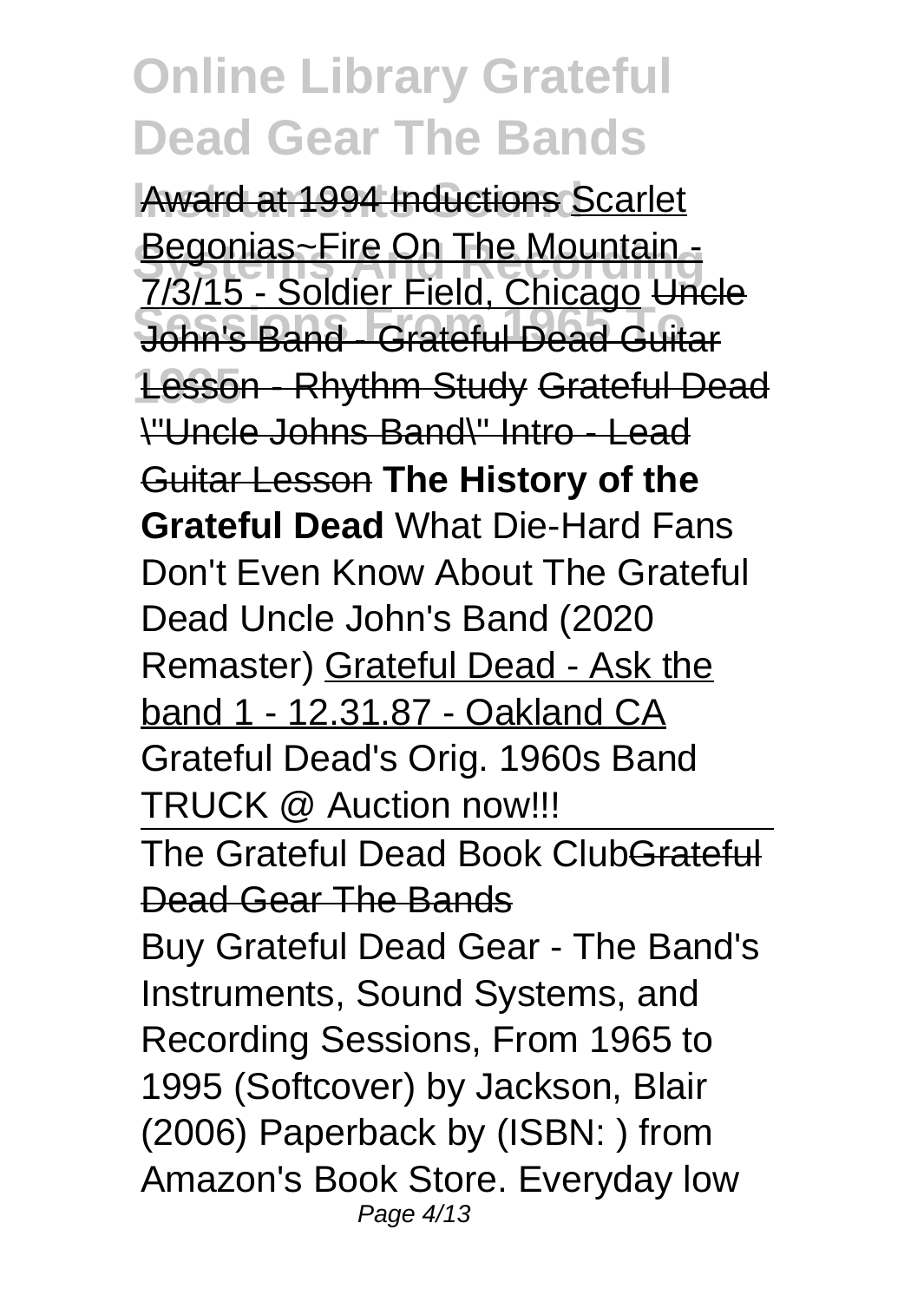prices and free delivery on eligible **Systems And Recording Sessions From 1965 To** Grateful Dead Gear - The Band's **1nstruments, Sound Systems...** Grateful Dead Gear: The Band's Instruments, Sound Systems, and Recording Sessions from 1965 to 1995. The origins and secrets of the Grateful Dead's magical sound are told! This book is the first in-depth examination of the Dead's technical side, including their recording methods.

Grateful Dead Gear: The Band's Instruments, Sound Systems ... Grateful Dead Gear: All the Band's Instruments, Sound Systems and Recording Session, 1965-1995: Amazon.co.uk: Blair Jackson: Books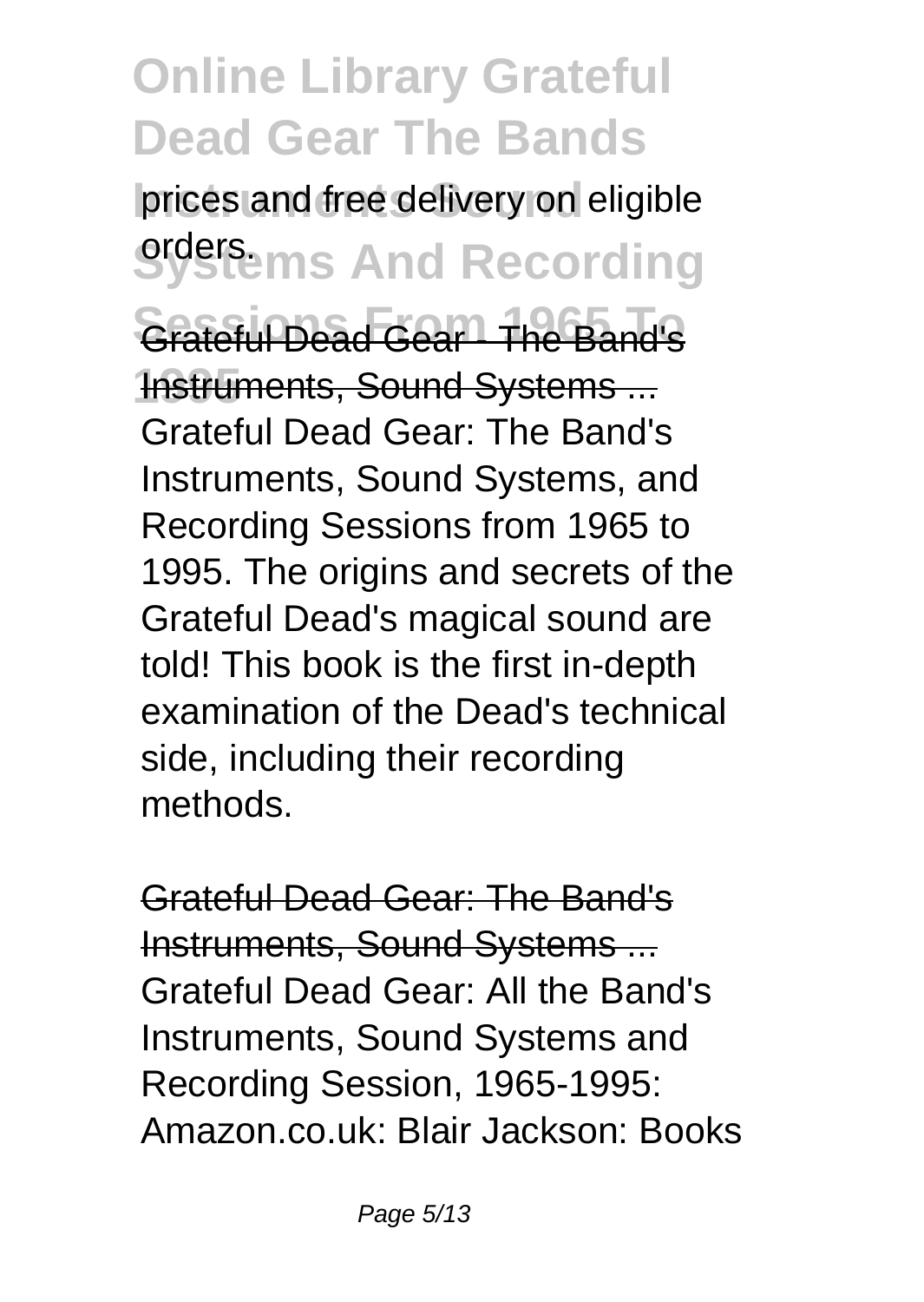**Grateful Dead Gear: All the Band's** <del>mstruments, Sound ...</del><br>Grateful Dead Gear is the very first in-**Sessions From 1965 To** depth examination of every aspect of **1995** the Dead's technical side, including Instruments, Sound their recording methods. From the acid tests of the mid-'60s to the famous wall of sound in the '70s and up to their exceptional later touring systems, the Grateful Dead were always on the cutting edge of technological innovation and experimentation.

Grateful Dead Gear: The Band's Instruments, Sound Systems ... Buy Grateful Dead Gear: The Band's Instruments, Sound Systems and Recording Sessions From 1965 to 1995 by Jackson, Blair online on Amazon.ae at best prices. Fast and free shipping free returns cash on delivery available on eligible purchase. Page 6/13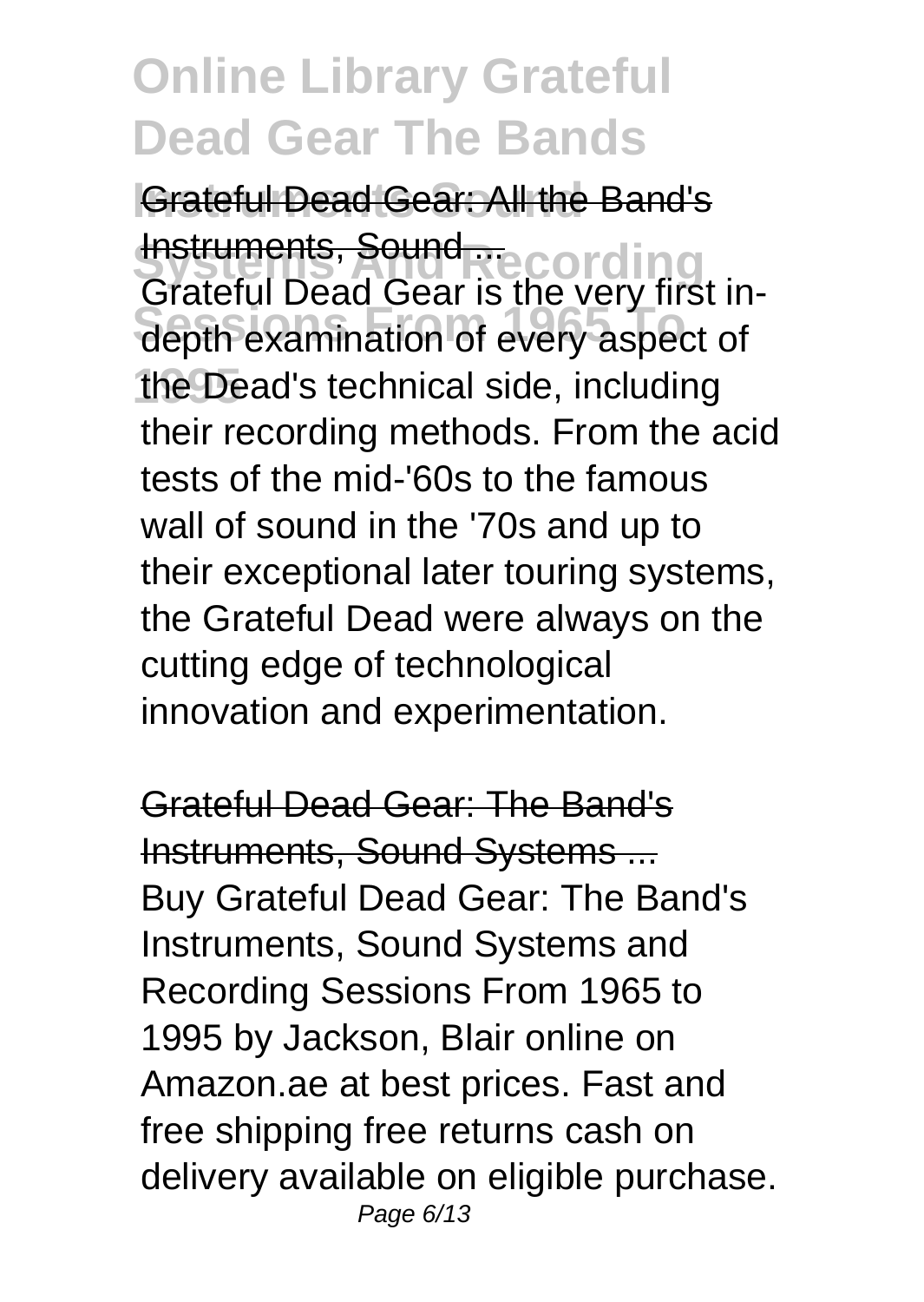**Online Library Grateful Dead Gear The Bands Instruments Sound Srateful Dead Gear: The Band's Sessions From 1965 To** Grateful Dead Gear: The Band's 1nstruments, Sound Systems, and Instruments, Sound Systems ... Recording Sessions from 1965 to 1995: Jackson, Blair: Amazon.nl

Grateful Dead Gear: The Band's Instruments, Sound Systems ... The Grateful Dead was founded in the San Francisco Bay Area amid the rise of the counterculture of the 1960s. The founding members were Jerry Garcia ( lead guitar, vocals), Bob Weir (rhythm guitar, vocals), Ron "Pigpen" McKernan ( keyboards, harmonica, vocals), Phil Lesh ( bass, vocals), and Bill Kreutzmann ( drums ).

Grateful Dead - Wikipedia The Grateful Dead are foremost Page 7/13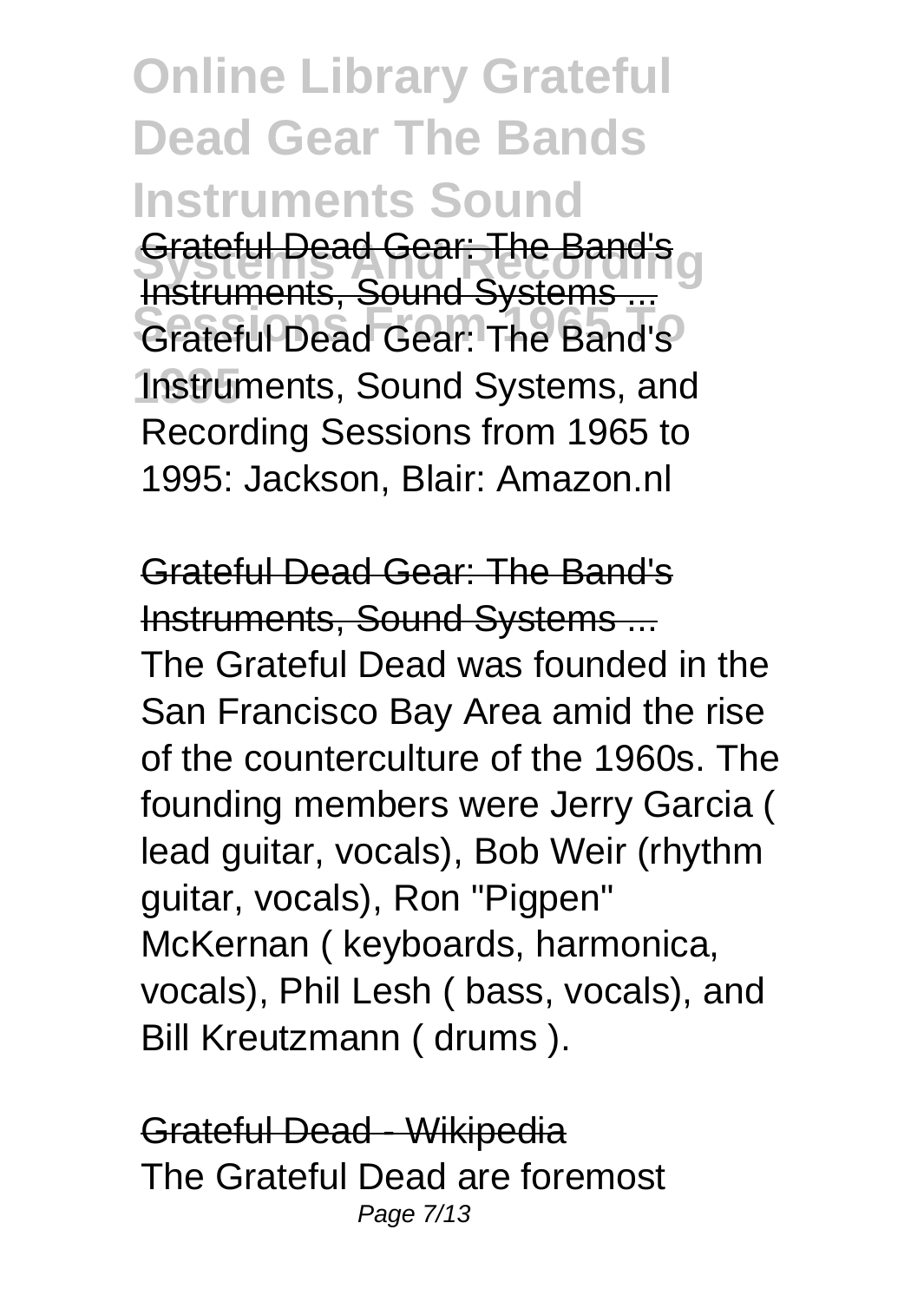musicians that are madly in love of not only music but in love with those that<br>once to listen Mith this is mind thou **Sessions From 1965 To** searched for the means to deliver this **1995** music even if it ment building it come to listen. With this in mind they themselves, which they did at times. They spent most of the money they made on getting this sound.

Grateful Dead Gear: The Band's Instruments, Sound Systems ... Official site includes information about The Dead, individual band members, merchandise, the Dick's Picks series, links, pictures, almanac, message board, tickets and tour information.

#### Official Site Of The Grateful Dead | Grateful Dead

About. Playing the music of The Grateful Dead, iconic US West Coast acid rock band, 1965 – 95, the Dudes Page 8/13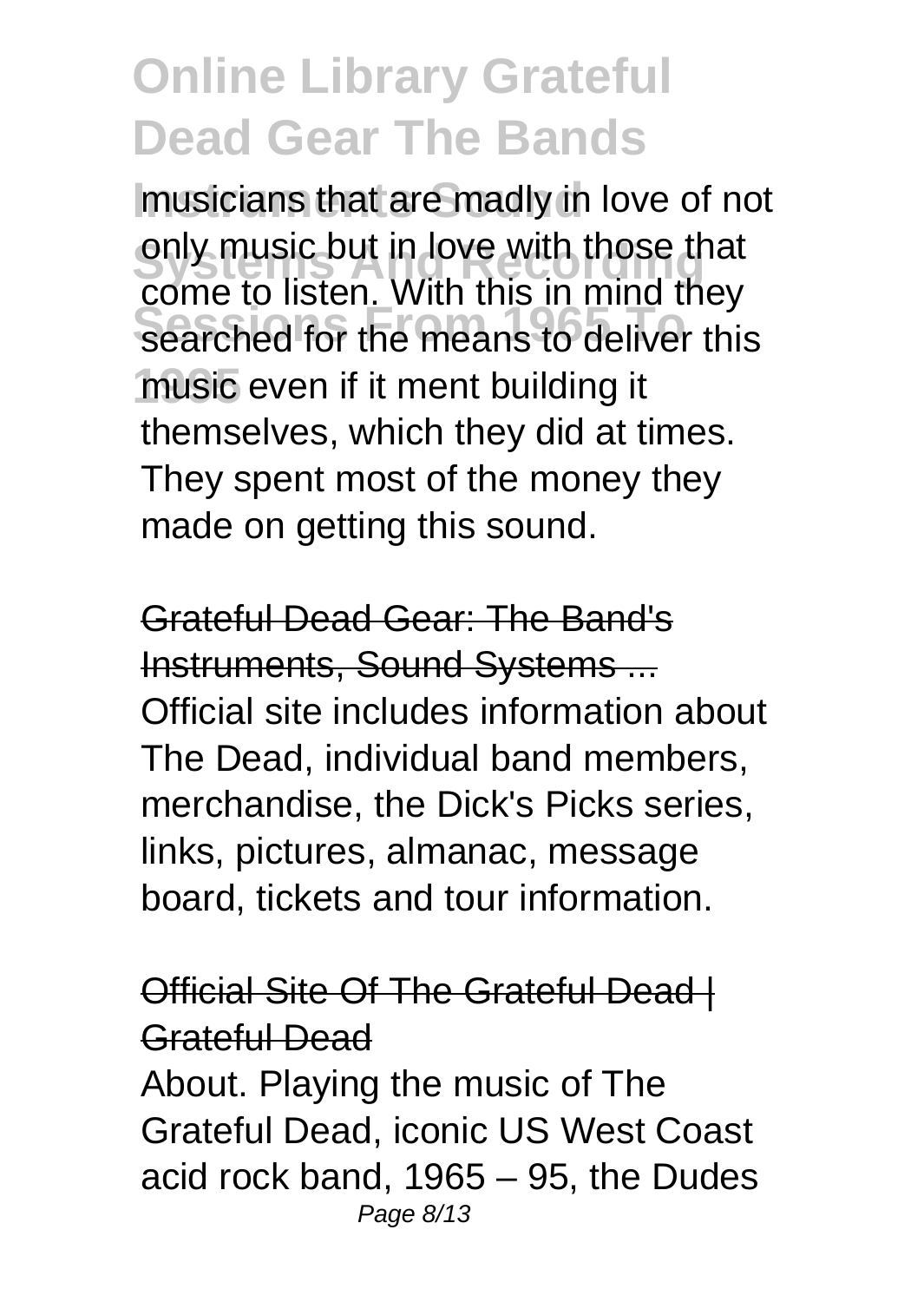explore the songs, improvisations and jams from their vast repertoire, **Sessions From 1965 To** and adventure of their live shows. More than a band, the Dead were a emulating the sound, style, freedom phenomenon – from precursors of psychedelic rock in the sixties to the highest grossing US touring act in the late '80s and '90s.

The Grateful Dudes - UK Grateful Dead Tribute Buy Grateful Dead Gear( The Band's Instruments Sound Systems and Recording Sessions from 1965 to 1995)[GRATEFUL DEAD GEAR][Paperback] by BlairJackson (ISBN: ) from Amazon's Book Store. Everyday low prices and free delivery on eligible orders.

Grateful Dead Gear( The Band's Page 9/13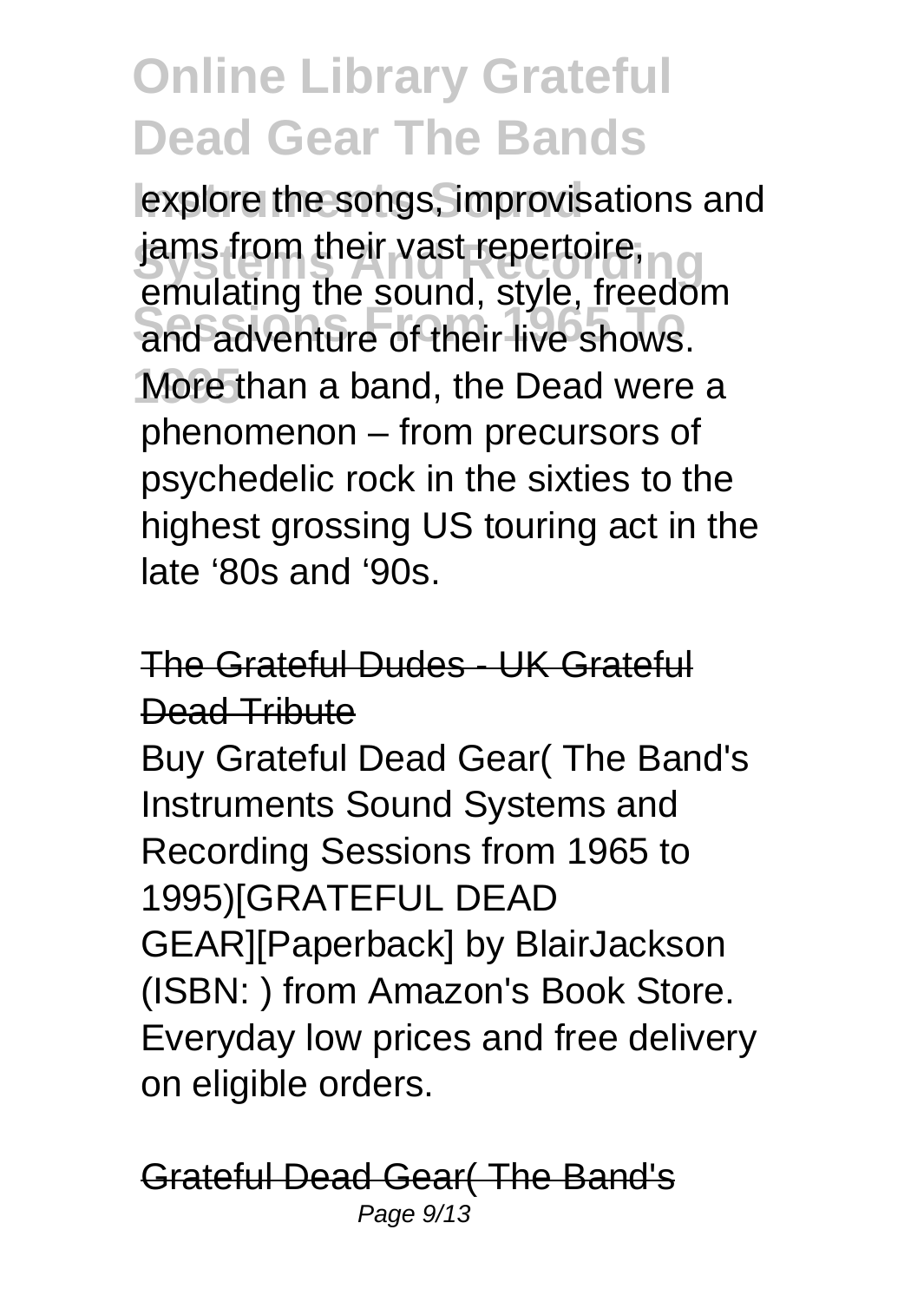**Instruments Sound Systems...** SKATE DEAD. STEAL YOUR FACE:<br>A Grateful Dead gear pack inspired by **Sessions From 1965 To** the iconic band's artwork and **1995** merchandise. FEATURING. 2 Vintage SKATE DEAD. STEAL YOUR FACE: Tie Dye Tees. 1 Modern Bootleg Graphic Tee. 1 Pair of Tie Dye Shorts. 1 Griptape Graphic. Subscribe to this one, I have a feeling that I will be updating this pack from time to time!

STEAL YOUR FACE: A Grateful Dead gear pack mod for Skater ... This item: Grateful Dead Gear: The Band's Instruments, Sound Systems and Recording Sessions From 1965 to 1995 by Blair Jackson Paperback CDN\$49.01 Ships from and sold by Book Depository CA. Fare Thee Well: The Final Chapter of the Grateful Dead's Long, Strange Trip by Joel Selvin Hardcover CDN\$21.24 Page 10/13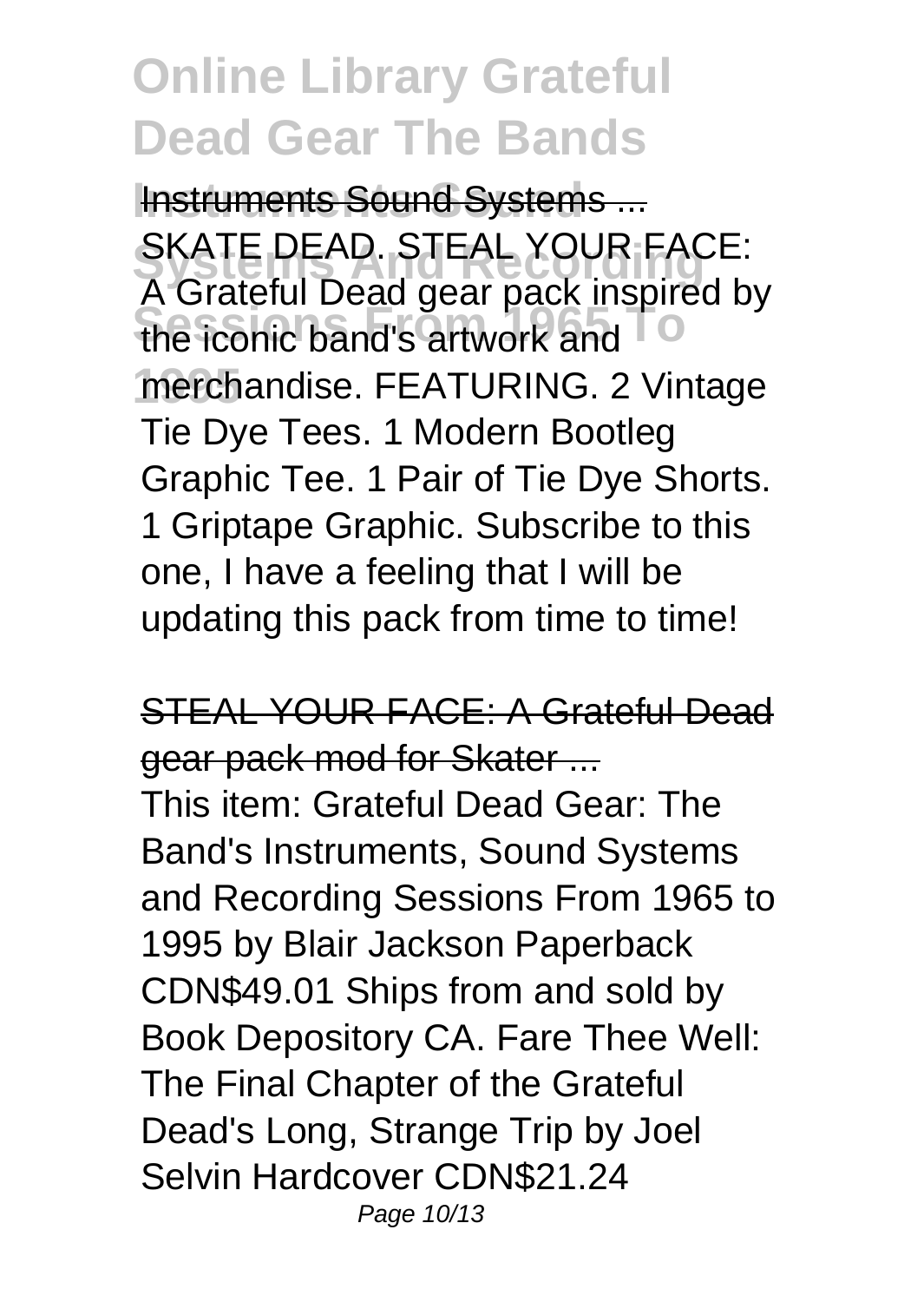**Online Library Grateful Dead Gear The Bands Instruments Sound Srateful Dead Gear: The Band's Sessions From 1965 To** Grateful Dead lineups. (June 1965 – **1995** September 1967) Jerry Garcia – lead Instruments, Sound Systems ... guitar, vocals. Bob Weir – rhythm guitar, vocals. Ron "Pigpen" McKernan – keyboards, harmonica, percussion, vocals. Phil Lesh – bass, vocals. Bill Kreutzmann – drums. (September 1967 – November 1968) Jerry Garcia – lead guitar, vocals.

List of Grateful Dead members - **Wikipedia** 

Keith Richard Godchaux was a pianist best known for his tenure in the rock group the Grateful Dead from 1971 to 1979. Keith Godchaux Birth nameKeith Richard Godchaux BornJuly 19, 1948 Seattle, Washington OriginSan Francisco, Page 11/13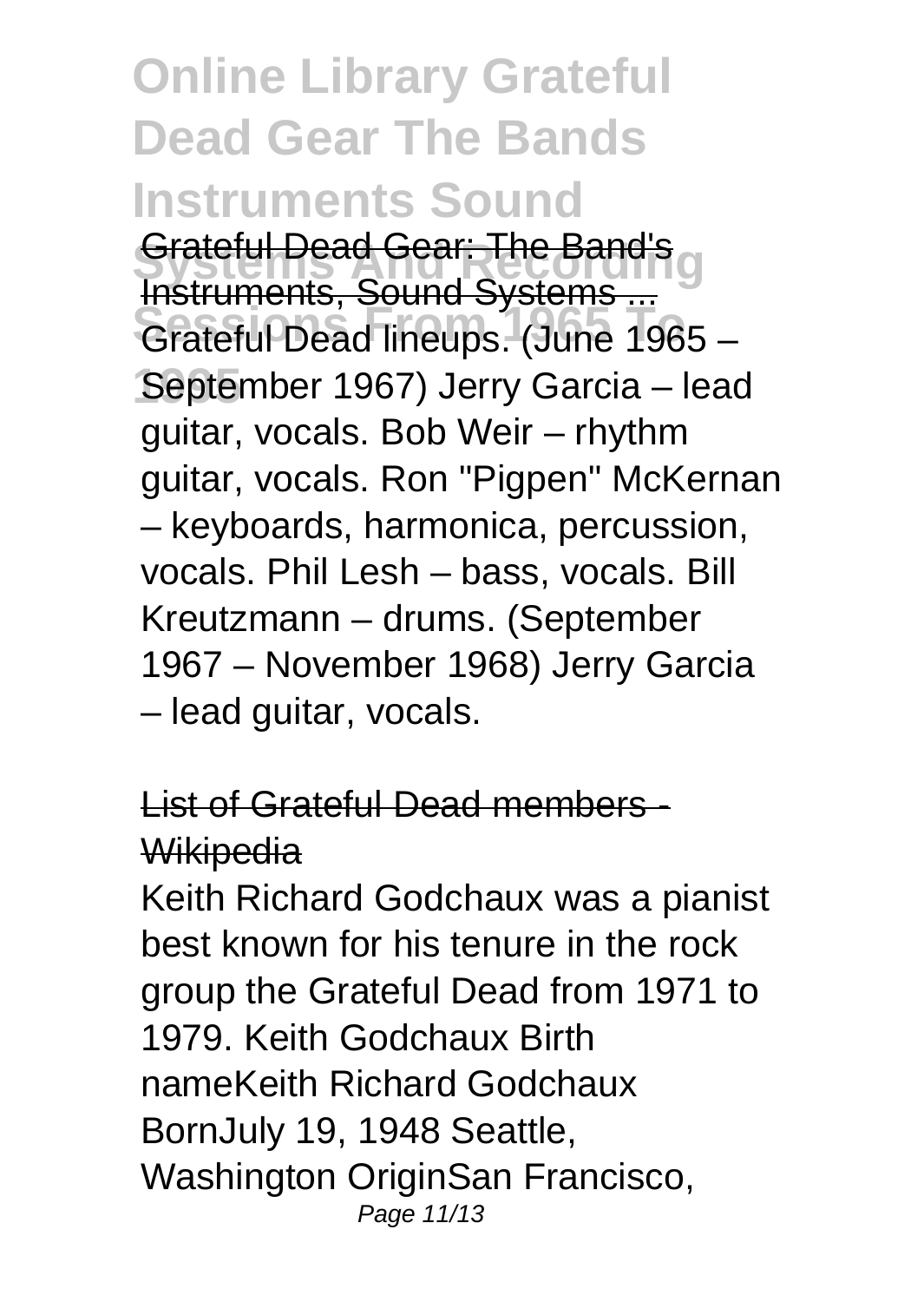California DiedJuly 23, 1980 Marin **County, California GenresRock**<br>OccupationMusician, songwriter **Sessions From 1965 To** InstrumentsKeyboard instruments **1995** Years active1971–1980 Associated County, California GenresRock actsGrateful Dead, Heart of Gold Band This article needs additional citations for verification. Please help ...

Keith Godchaux - Wikipedia Lead guitarist and singer Jerry Garcia died in 1995, marking — until now — the last time his former band mates performed as the Grateful Dead. On July 3, 4 and 5, the revamped group will perform...

The Grateful Dead: Evaluating the band's 50 year legacy ... When we think of Deadheads, we tend to think of genteel hippies preaching peace and love. But as a new podcast Page 12/13